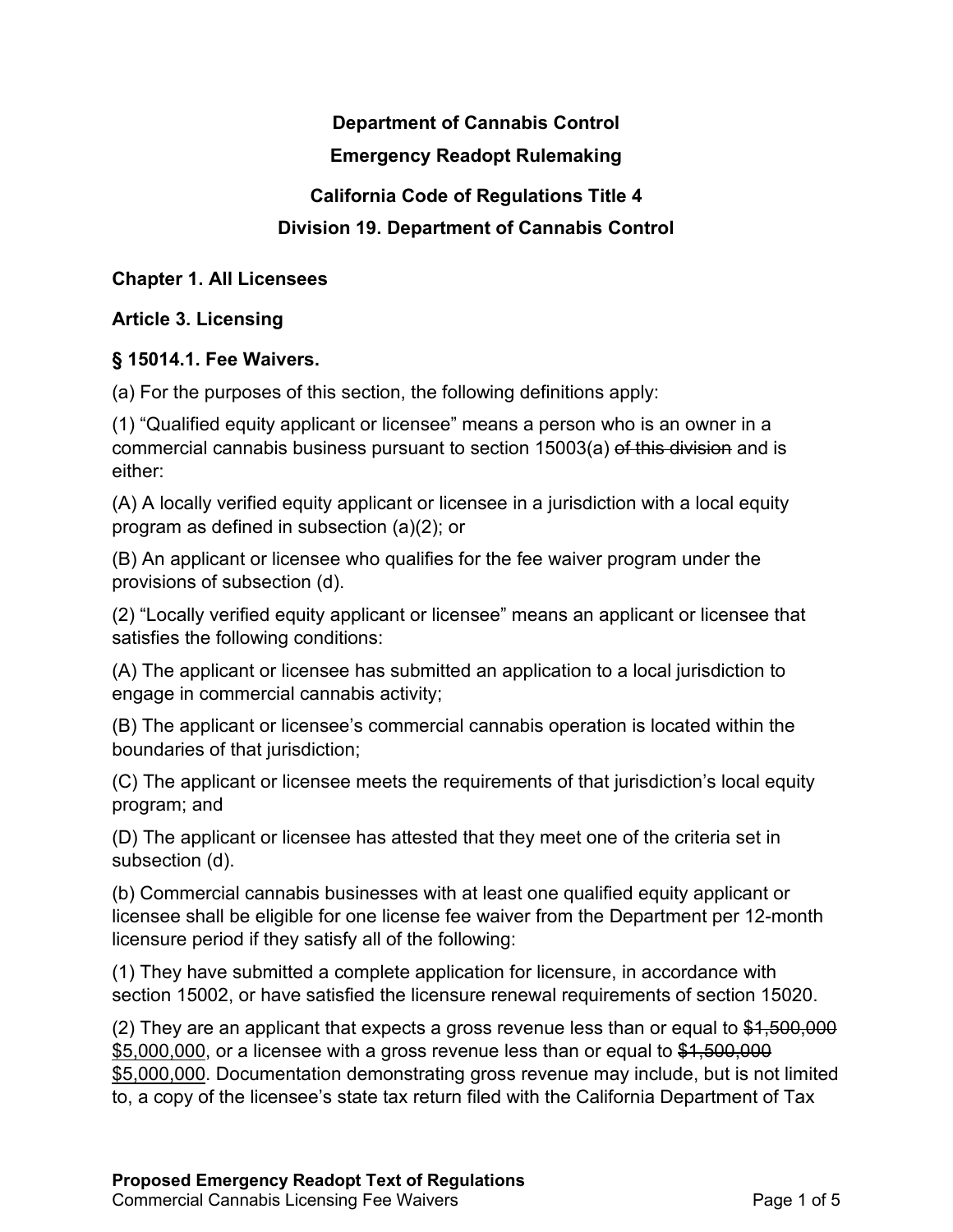and Fee Administration.

(3) The qualified equity applicant or licensee, either individually or in combination with other qualified equity applicants or licensees, own no less than 50 percent of the commercial cannabis business that is applying for licensure or is licensed.

(4) They have timely submitted a fee waiver request with the information enumerated in subsections (c) and (d).

(A) To be eligible for a license fee waiver in the initial 12-month licensure period, the qualified equity applicant must indicate on the application for commercial cannabis license that they are also applying for a license fee waiver from the Department.

(B) To be eligible for a license fee waiver at the time of renewal, the qualified equity licensee must submit a fee waiver request at least 60 calendar days before the expiration of the license. The Department will accept fee waiver requests from qualified equity licensees who on the effective date of this section are less than 60 days from the date of license expiration. The Department will provide a refund if the Department determines the qualified equity licensee is eligible for a fee waiver after the licensee has paid all annual licensing fees, subject to available funding.

(c) To submit a fee waiver request, the qualified equity applicant or licensee shall submit all of the following to the Department:

(1) A complete list of every qualified equity applicant or licensee which includes the percentage of the aggregate ownership interest held by the qualified equity applicant or licensee in the commercial cannabis business.

(2) Contact information for each qualified equity applicant or licensee of the commercial cannabis business, including the name, title, phone number, and email address.

(3) Only for fee waiver applicants that are locally verified equity applicants or licensees in a jurisdiction with a local equity program, an attestation to the following statement: Under penalty of perjury, I hereby declare that I am a locally verified equity applicant or licensee. I further declare that I satisfy at least one of the criteria set forth in California Code of Regulations, title 4 CCR, section 15014.1(d). I understand that the Department may investigate the accuracy of these declarations, and that a misrepresentation of fact is cause for rejection of this fee waiver request.

(4) An attestation that the qualified equity applicant or licensee, either individually or in combination with other qualified equity applicants or licensees, own no less than 50 percent of the commercial cannabis business that is applying for licensure or is licensed.

(d) All applicants or licensees must satisfy at least one of the following criteria to be granted a fee waiver. Qualified equity applicants or licensees that are locally verified equity applicants may establish that they satisfy at least one of these criteria by attestation, as set forth in subsection (c)(3). Qualified equity applicants or licensees that are not locally verified in a jurisdiction with a local equity program must submit evidence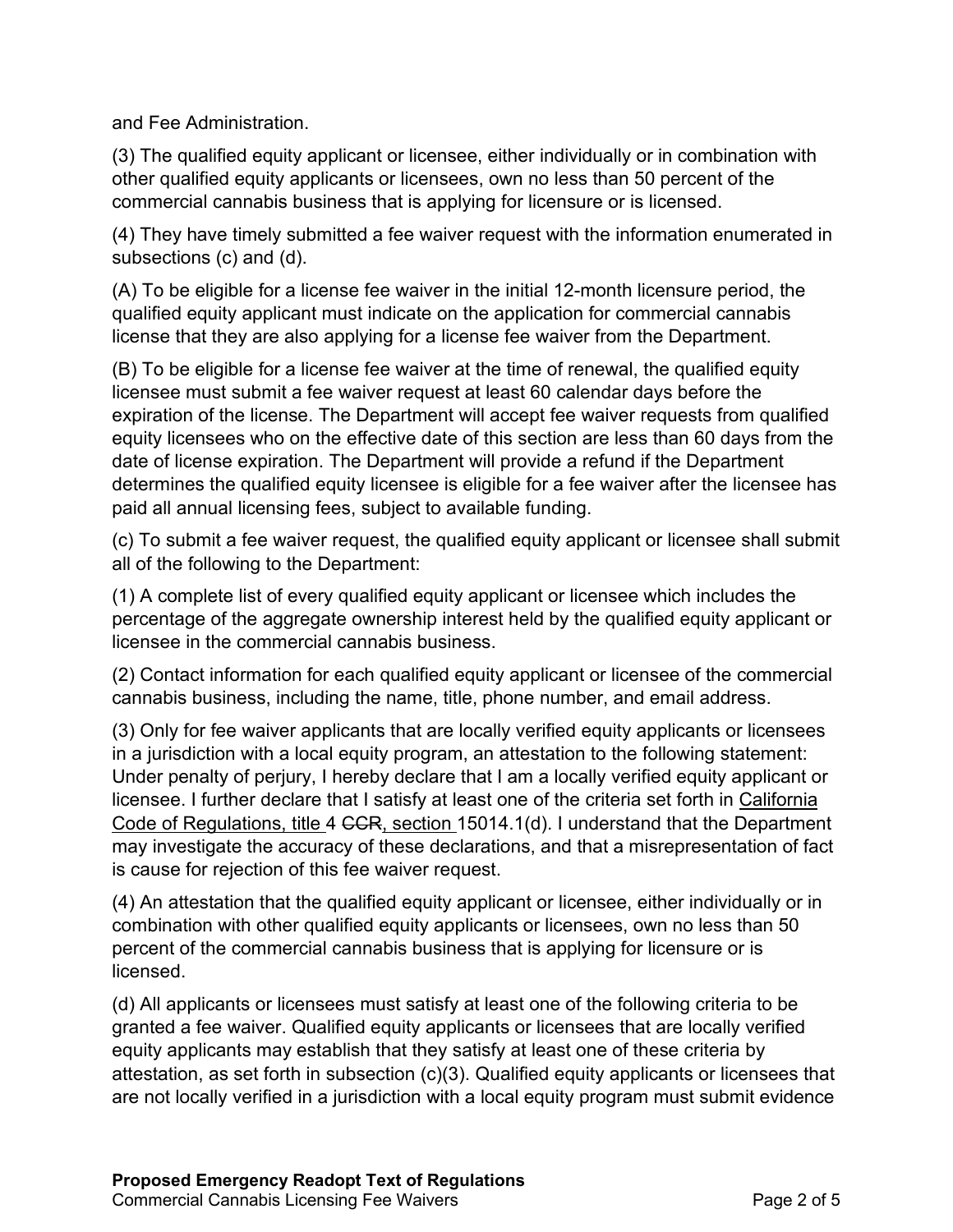of at least one of the following for each equity applicant or licensee:

(1) The qualified equity applicant or licensee was convicted of an offense related to the sale, possession, use, manufacture, or cultivation of cannabis, prior to November 8, 2016. Proof of conviction shall be demonstrated by copies of federal or state court records indicating the disposition of the criminal matter; records reflecting the postconviction dismissal or expungement of a conviction, including records reflecting relief the destruction of records under Health and Safety Code section 11361.5; or any other court or law enforcement record that shows proof of conviction.

(2) The qualified equity applicant or licensee was arrested for an offense related to the sale, possession, use, manufacture, or cultivation of cannabis, prior to November 8, 2016. Proof of arrest shall be demonstrated by copies of federal or state court records indicating the disposition of the criminal matter, records of expungement documentation, or any other law enforcement record that shows proof of arrest.

(3) The qualified equity applicant or licensee resides in a household with a household income less than or equal to 60 percent of the area median income for the local jurisdiction they reside, as reported in the most recent United States decennial or special census. Proof of income shall be demonstrated using copies of at least one of the following records with an address in the local jurisdiction, dated within the last two years from the date of the fee waiver request:

(A) Individual federal tax returns, state tax returns, and W-2s;

(B) At least two consecutive paystubs;

(C) Proof of eligibility for a general assistance program that provides financial aid to adults without sufficient income or resources, including but not limited to CalFresh, MediCal/CalWORKS, supplemental security income, or social security disability.

(4) Proof that the qualified equity applicant or licensee has resided for at least five years between 1980 and 2016 in an area with a population that was disproportionately impacted by past criminal justice policies implementing cannabis prohibition during their period of residency. and that they satisfy one of the following:

(A) The qualified equity applicant or licensee resides in a census tract that is among the top 25 percent for civilian unemployment and poverty in the state based on the United States Census Bureau's 2013-2017 American Community Survey; or

(B) The qualified equity applicant or licensee has an immediate family member who was convicted or arrested of an offense related to the sale, possession, use, manufacture, or cultivation of cannabis, prior to November 8, 2016.

(C) For the purposes of this subsection, the following definitions apply:

(i) "aAn area with a population that was disproportionately impacted by past criminal justice policies implementing cannabis prohibition for at least five years" means the following areas: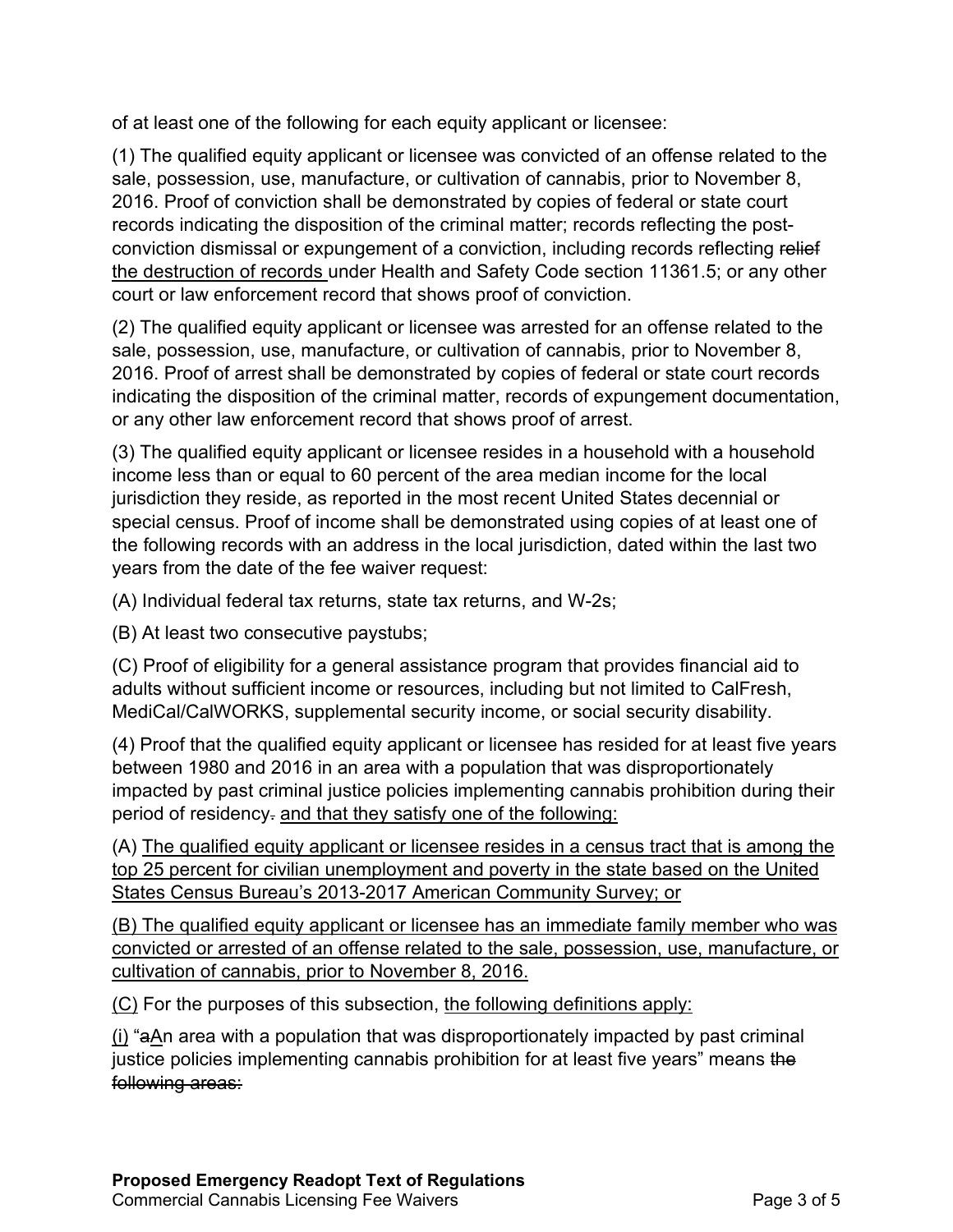(i) Aa county within California with a per capita drug related arrest rate higher than the state's per capita drug related arrest rate between 1980 and 2016; these counties are: Alameda, Alpine, Contra Costa, Del Norte, Fresno, Glenn, Humboldt, Imperial, Inyo, Kern, Lake, Los Angeles, Mendocino, Merced, Riverside, Sacramento, San Bernardino, San Diego, San Francisco, San Joaquin, Santa Cruz, Sierra, Solano, Stanislaus, Tehama, Trinity, Tulare, Yolo, and Yuba;.

(ii) Census tracts that are among the top 25 percent for civilian unemployment and poverty in the state based on the U.S. Census Bureau's 2013-2017 American Community Survey;

(iii) Census tracts that are among the top 25 percent for 1-parent or nonfamily households in the state based on the U.S. Census Bureau's 2013-2017 American Community Survey;

(iv) Census tracts that are among the top 25 percent for non-high school graduation rates in the state based on the U.S. Census Bureau's 2013-2017 American Community Survey; or

(v) Census tracts that have been designated in California as an Opportunity Zone by the Governor's Office of Business and Economic Development (Go-Biz).

(ii) "Immediate family member" means child, stepchild, parent, stepparent, brother, sister, half-brother, half-sister, stepsibling, legal guardian, grandparent, or great grandparent.

(B)(D) Proof of residence shall be demonstrated by providing copies of at least two of the following records with an address in the local jurisdiction:

(i) California Driver's License or State Identification Card;

(ii) Property tax billing or payment, or evidence that the qualified equity applicant or licensee is otherwise exempt from property tax payment by law;

(iii) Signed residential lease agreement, or deed or title to residential real property;

(iv) Copies of state or federal tax returns;

(v) School records;

(vi) Banking or credit card records;

(vii) Voter registration; or

(viii) Credit reports; or

 $(viii)(ix)$  Utility, cable, or internet billing or payment.

(E) Proof of an immediate family member's conviction or arrest shall be demonstrated by copies of federal or state court records indicating the disposition of the criminal matter; records reflecting the post-conviction dismissal or expungement of a conviction, including records reflecting the destruction of records under Health and Safety Code section 11361.5; or any other court or law enforcement record that shows proof of